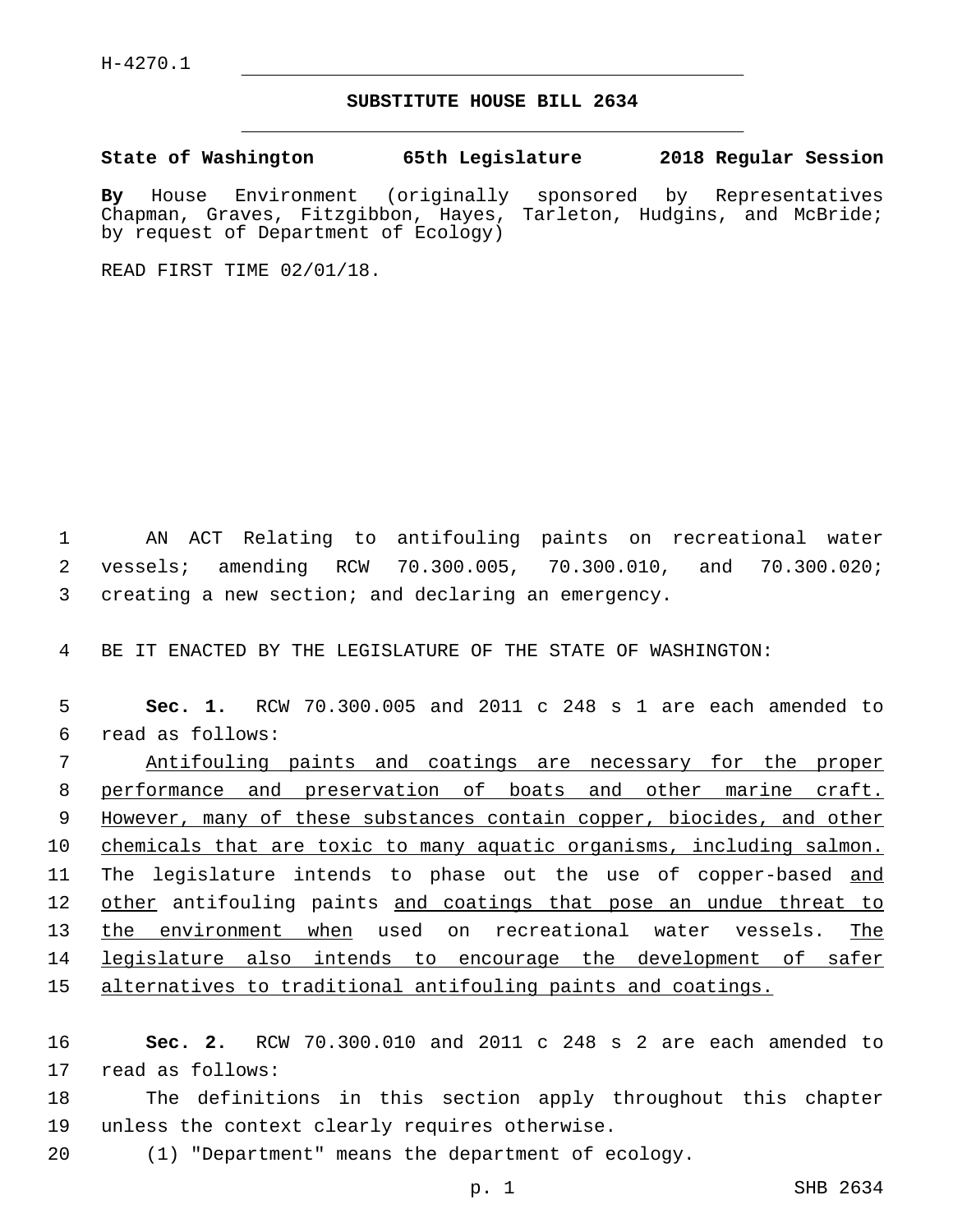(2) "Director" means the director of the department of ecology.

 (3)(a) "Recreational water vessel" means any vessel that is no more than sixty-five feet in length and is: (i) Manufactured or used primarily for pleasure; or (ii) leased, rented, or chartered by a 5 person for the pleasure of that person.

 (b) "Recreational water vessel" does not include a vessel that is subject to United States coast guard inspection and that: (i) Is engaged in commercial use; or (ii) carries paying passengers.

 (4) "Wood boat" means a recreational water vessel with an external hull surface entirely constructed of wood planks or sheets. A vessel with a wood hull sheathed in a nonwood material, such as fiberglass, is not a "wood boat" for purposes of this chapter.

 **Sec. 3.** RCW 70.300.020 and 2011 c 248 s 3 are each amended to 14 read as follows:

15 (1) Beginning January 1, ((2018)) 2021, no manufacturer, wholesaler, retailer, or distributor may sell or offer for sale in this state any new recreational water vessel manufactured on or after 18 January 1, ((2018)) 2021, with antifouling paint containing copper. This restriction does not apply to wood boats.

 (2) Beginning January 1, ((2020, no)) 2021, antifouling paint that is intended for use on a recreational water vessel and that 22 contains more than 0.5 percent copper may not be offered for sale in 23 this state.

24 (3) Beginning January 1, ((2020, no)) 2021, antifouling paint 25 containing more than 0.5 percent copper may not be applied to a recreational water vessel in this state. This restriction does not 27 apply to wood boats.

 NEW SECTION. **Sec. 4.** (1) By September 30, 2019, the department of ecology is directed to report to the legislature regarding the environmental impacts of antifouling paints and their ingredients, whether antifouling paints or their ingredients are causing environmental harm, safer alternatives to antifouling paints or ingredients found in antifouling paints, and recommendations as to whether changes to the existing regulation of antifouling paints are needed. The report may also include information about the advantages and disadvantages of using leaching rates as a regulatory standard. The department of ecology may include recommendations regarding the adoption of a leach rate standard but is not required to do so. The